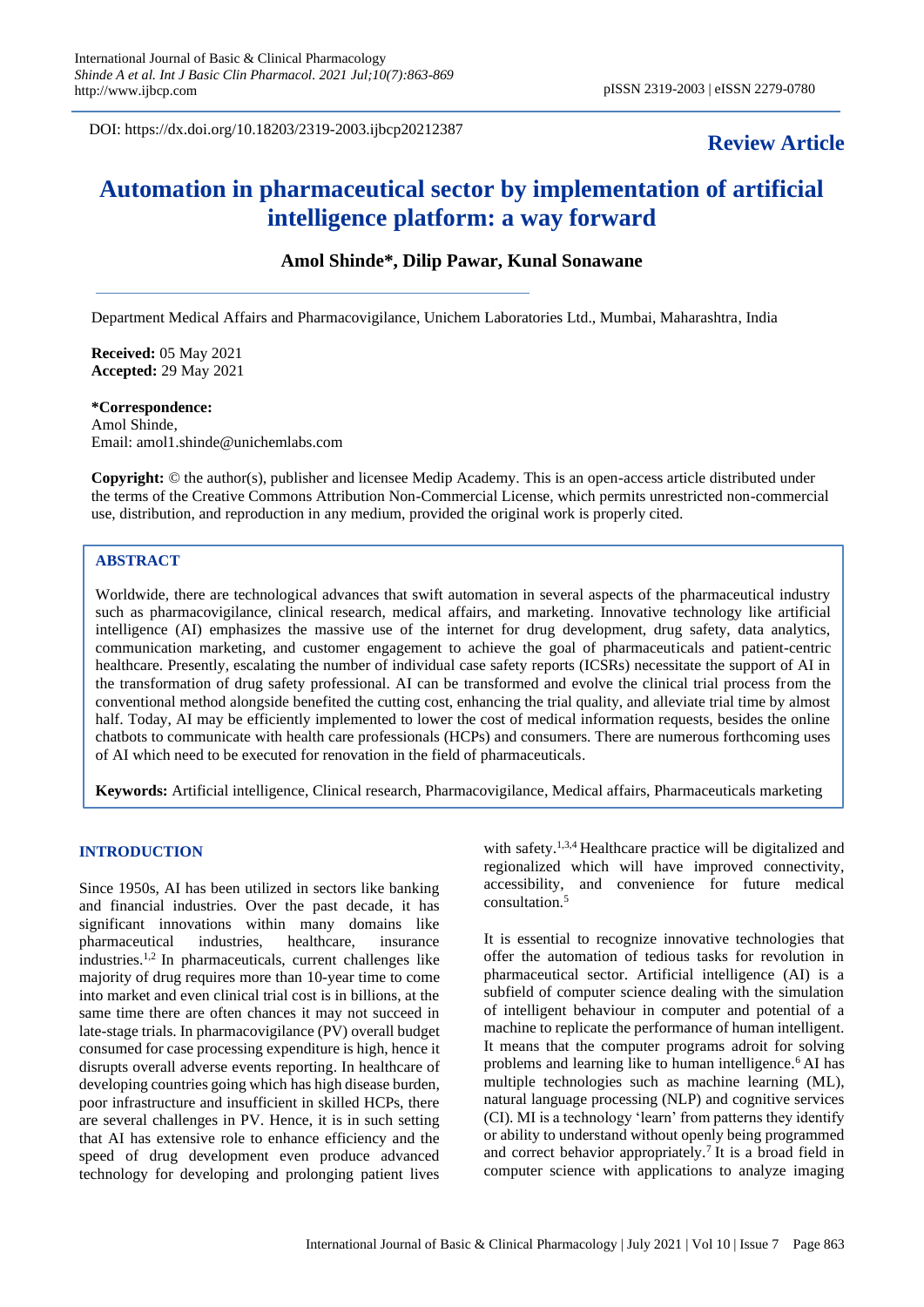and/or non-imaging patient data and makes assessment of the patient's medical condition, which can be helpful to assist clinicians in their decision-making process.<sup>8</sup> Natural language processing (NLP) is a technology will analyze, recognize, and produce language that humans use naturally. Cognitive services are a blend of MI and NLP that purpose to resolve certain task that would or else need human intervention. For developing cognitive services, data used to teach the cognitive service, must be prepared, and created. At many decision steps in PV process, cognitive services are identified and developed to support pharmacovigilance users.<sup>7</sup>

Automation of jobs and AI have generated discussion across all industries that are either affected by or considering developing this technology to aid in their extensive functions. One of the mostly discussed questions is whether AI will replace humans in their roles.<sup>9</sup> One school of thought believes the use of AI will not result in widespread unemployment and humans losing their jobs but will instead create jobs. Research suggests that companies that invest in smart, automated, and selfteaching systems are creating jobs.<sup>10</sup>

## **METHODS**

The information for this review article were retrieved by using electronic database such as "PubMed", "Google Scholar" and "Google". The articles were searched till January 2020 and the key words used in literature search were limited to AI platform utilizes in clinical research, pharmacovigilance, medical affairs, and marketing of pharmaceutical industry. In this review, we emphasize on automation in several conventional aspects of pharmaceutical industry and improvement in extensive processes of pharmacovigilance, clinical research, medical affairs, and pharmaceuticals marketing.

#### *Use AI in pharmacovigilance*

The World Health Organization defines pharmacovigilance (PV) as "the science and activities relating to the detection, assessment, understanding, and prevention of adverse effects or any other drug-related problem".<sup>11</sup> Now, drug safety (DS) is a major threat after launching the new drug to the market. During the clinical trial or postmarketing surveillance (PMS), the major source of loss is unpredictable toxicities that cause morbidity and mortality from normal dose of the drug. As per the record from 2008 to 2017, the Food and Drug Administration (FDA) approved 321 novel drugs. At the same time FDA, adverse event (AEs) reporting system has reported a total of more than 10 million AE reports in which 5.8 million recorded as serious, and 1.1 million were death reports. Adverse drug reactions (ADR) data need to be collected by license holder that should be from pharmaceutical industry and submitted to the local drug regulatory authority. The most crucial task in PV is detection and reporting of ADRs, coding of AE in technical terms, preparing individual case safety report (ICSR), assessment of seriousness, and relationship with suspected drug. It is all depend on the human interference, which is time–consuming. Hence, the detection and analysis of ADRs requires a new technology.<sup>12</sup>

Despite in growing cases there is still extensive underreporting of spontaneous AEs. A strategy to defeat underreporting AEs could be social media and health related social networks data sources. There may be adults are using to discuss health related their experiences, such as the use of prescription drugs, side effects, and treatments which makes social network unique source of patient's health information.<sup>13</sup> Furthermore, that using social digital media does not appear to add anything to what is already known from spontaneous and clinical trial  $AEs.$ <sup>14</sup>

As individual case safety report volumes increase, case processing activities constitute a significant portion of internal PV resource use.<sup>1,7</sup> So, additional expenditures related to contract out are considered, case processing spending, consumes most of a pharmaceutical industry overall PV budget. Automation of AE case processing through AI signifies an opportunity to affect the strongest PV cost driver.<sup>15</sup> Increases in the number of ICSR require assistive technologies such as AI to support the drug safety (DS) professional with the increasing volume and complexity of work.<sup>6</sup> AI can be a means to help mitigate complex decision making for PV professionals.<sup>7</sup> Leveraging AI, the DS professional's work life may potentially change as their decision making is augmented and efficiency enhanced. DS professionals may need to learn new skills and competencies to understand and work with AI.<sup>6</sup>

Electronic health records (EHRs), a more promising external data source which generally provide more complete and thorough representations of patient health that can include clinical narratives such as symptoms, disease status, severity, confounding factors.<sup>16</sup> Although EHRs are considered a robust source of health information, it is estimated that only 1% of AEs within EHRs are reported to federal databases.<sup>17</sup>EHRs represents additional and expanding store of knowledge that could house the presence of impactful AEs. The rapid growth of electronically available health related information, and the ability to process large volumes of them automatically, using natural language processing (NLP) and machine learning algorithms, have opened new opportunities for pharmacovigilance.

AI is beneficial in PV for extraction of accurate safety information. AI tools can automate or facilitate almost every aspect of PV in case processing, risk tracking, which reduces the total processing time and cost. There are some different databases tools, such as VigiFlow, VigiBase, VigiAccess, and VigiLyze. Also, some methods tools i.e. VigiGrade, VigiMatch, and VigiRank for case report analysis.18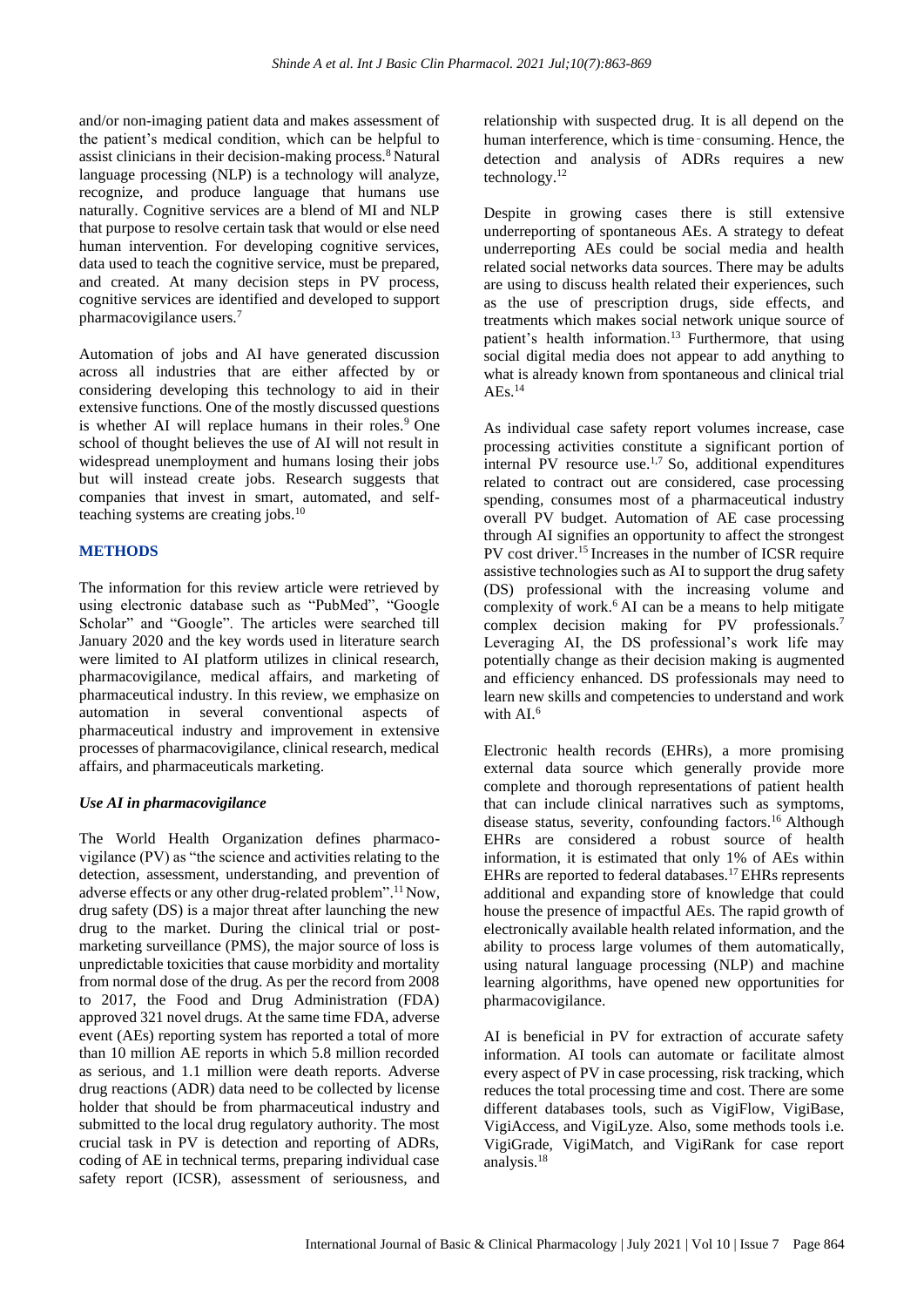The upcoming approaches of drug safety could become more advanced, driven by AI techniques. Further research is required in the field of AI with respect to PV. The databases, and tools are in primary stage of development, and it could proof its advancement in future in the field of PV.

#### *Use AI in drug design and clinical research*

The new and prominent AI technology is increasing role at various stages of drug development, new drug designing, improving the research and development efficiency, and enhancing the decision–making process to enroll patients for clinical trials. Thus, decreasing the human workload as well as achieving targets in a short time.<sup>19</sup> Implementation of AI in the development of a pharmaceutical product from the bench to the bedside can be predicted given that it can aid rational drug design, decision making assistance, establish the appropriate treatment for a patient, including personalized medicines, manage the clinical data produced and utilize it for future drug development.<sup>20,21</sup> Hence, AI assistance to pharmaceutical industries helps to improve overall life cycle of product.

The enormous chemical space consists of more than 1060 molecules, promotes the development of a larger number of drug molecules.<sup>19</sup> However, the lack of advanced technologies limits the drug development process, making it a time-consuming and expensive task, which can be addressed by using AI.<sup>22</sup> It can acknowledge lead compounds and offer a faster validation of the drug target and optimization of the drug structure design. $20,23$  The traditional process of discovering and developing a drug can take over a decade and costs US\$2.8 billion on average. Even then, nine out of ten therapeutic molecules do not pass Phase II clinical trials and regulatory approval.<sup>24,25</sup> Preclinical discovery of molecules and predicting lead compounds before the initiate the clinical trials by implementation of AI, such as predictive ML and other reasoning techniques, that assist in the prompt prediction of lead molecules that would pass clinical trials with consideration of the patient population.<sup>26</sup>

Clinical trials are focused for determining the safety and efficacy of a drug product in humans for a certain indication and require 6 to 7 years along with a huge financial investment. Though, only one out of ten molecules come into these trials, gain successful clearance, which is a massive loss for the pharmaceuticals industry.<sup>27</sup> These breakdowns can result from inappropriate patient selection, scarcity of technical requirements, and poor infrastructure. However, with the massive digital medical data available. these massive digital medical data available, these disappointments can be decreased with the application of  $AL<sup>26</sup>$  The patients enrolment requires one-third of the clinical trial timeline. The accomplishment of a clinical trial can be ensured by the enrolment of appropriate patients, which otherwise leads to approx. 86 percent of failure cases.<sup>28</sup>

AI technology can support in selecting only a specific diseased population for enrolment in phase II and III of clinical trials by using patient specific genome–exposome profile analysis, which can help out in early prediction of the available drug targets in the patients selected.<sup>20,26</sup> Drop out of patients from clinical trials accounts for the failure of 30 percent of the clinical trials, producing additional enrolling requirements for the completion of the trial, leading to a wastage of time and money. This can be avoided by close monitoring of the patients and helping them follow the desired protocol of the clinical trial.<sup>28</sup> Mobile software was developed by AiCure that monitored regular medicine intake by patients with schizophrenia in a phase II trial, which increased the adherence rate of patients by 25%, ensuring successful completion of the clinical trial.<sup>20</sup>

Clinical necessity and availability of huge data have demanded a focus on virtualization and adoption of AI technology. These advanced technologies are diverse and though most have not been studied in randomized trials, their incorporation across all types of clinical trials is becoming more common place with increasing trial complexity.29,30,31 Diversity and evolution in AI technology have preceded to a wide range of potential applications in clinical research. Natural language processing (NLP), the ability of programmed computers to analyze written and spoken word, in addition to machine learning, which looks at algorithms that assist in predictive decision making without explicit programming, can accelerate the patient enrolment process by recognizing appropriate patients through analysis of electronic medical records.26,32,33 Application of electronic health records and databases, modeling through NLP and machine learning can potentially identify new biomarkers worth assessing in a more formal context.<sup>26</sup>

In clinical trial conduct where digitalization is being implemented include consent processes, patient adherence, and scheduling through wearable monitoring, medication logging, and virtualization of staff‐patient interactions including consultations, study updates, and patient coaching to minimize attrition.<sup>34</sup>

#### *AI use in medical affairs and marketing of pharmaceutical industry*

In medical affairs, scientific exchange is a main function, hence, medical affairs has always been at the frontline, leading external medical interactions with healthcare professionals (HCPs) as well as other key customers. With science becoming more and more complex, HCPs are looking to pharmaceutical industry for high-level nonpromotional scientific content and engagement. HCPs need to have quick access to scientific content as well as the ability to easily recall it for the future. So, the medical affairs stepped up with the introduction of digital solutions to meet these needs and enrich customer experience. The COVID-19 pandemic has put a focus on the vital role of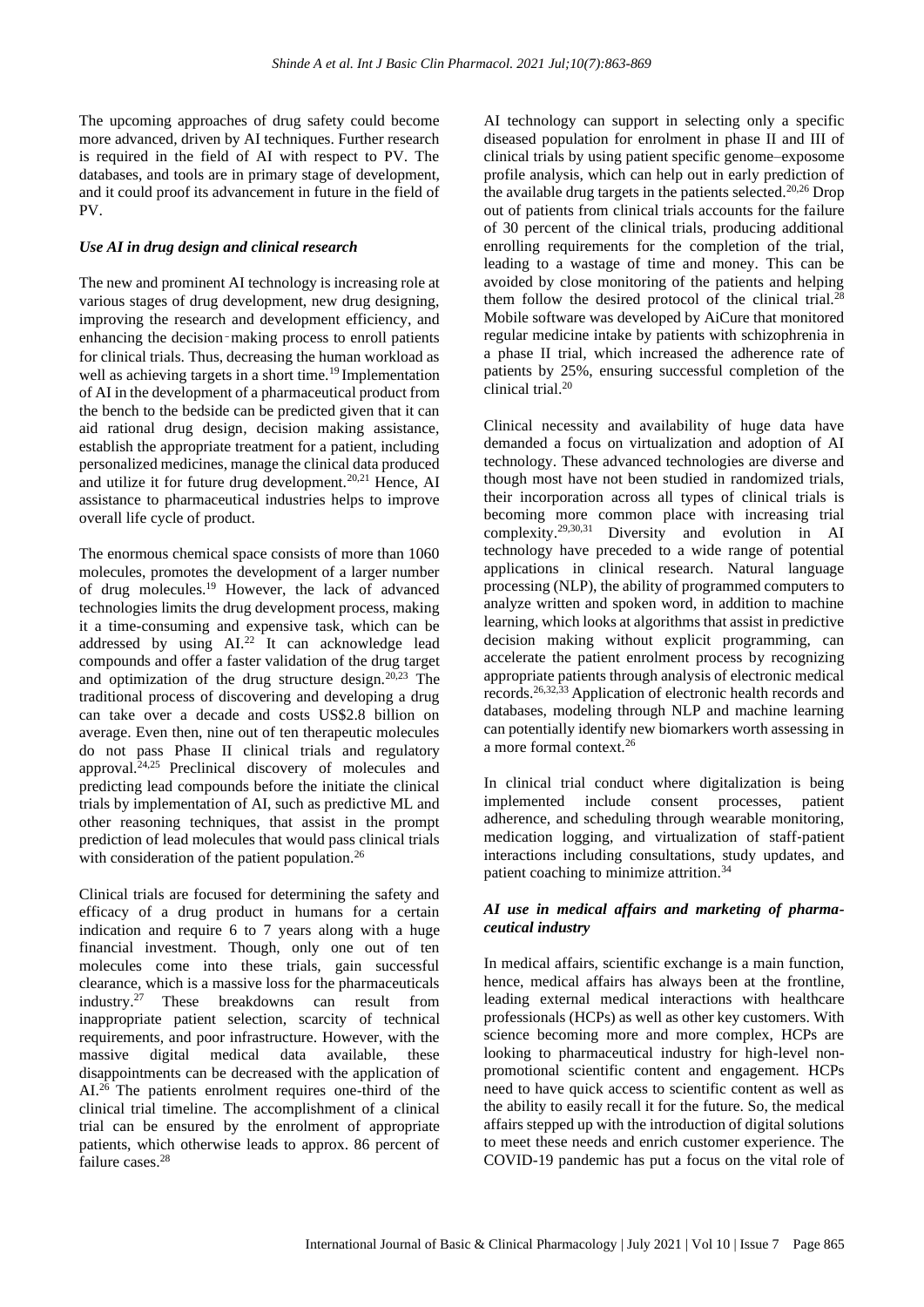medical information play within a pharmaceutical industry at a time of crisis.<sup>35</sup>

As medical affairs embraces digital transformation, it is important to gain from other industries that have already launched large-scale omnichannel transformations, for example, banking, where the extensive implementation of digital service channels and telecommunications has resulted in 44% of all customer requests now being handled through digital channels.<sup>36</sup>

An innovative and user-friendly approach to measure the HCP experience, which is a very simple assessment of whether the interaction enables the HCP to get the job done.<sup>37</sup> The key to satisfying HCP is not just to measure what happens but also to use the data to drive action throughout the industry.<sup>38</sup>

Generally, the consumer does Google search for medical information which may be inaccurate and dangerous. So, we need to ensure we are the first place they go to, and this requires advocating for better regulatory flexibility regarding the digital exchange of medical information. We must figure out a way to tear down the walls between medical and commercial team of pharmaceutical industry and incorporate in a way that works for the customer. When external customers such as, key opinion leaders (KOL), HCPs and consumers contact a pharmaceutical industry looking for information and speedy response.<sup>35</sup>

In pharmaceutical industry, market positioning is the process of establishing a uniqueness of the product in the market to attract consumers to buy them, making it an essential element in almost all business strategies for industries to establish their own unique identity.  $39,40$  For example, in the marketing of pioneer brand Viagra, where the market targeted it not only for the treatment of men's erectile dysfunction, but also for other problems affecting quality of life.<sup>41</sup> With the assistance of advanced technology and e-commerce, it has become easier for pharma industry to get a natural recognition of their brand in the market. Companies develop search engines as one of the innovative platforms to occupy a prominent position in online marketing and help in the positioning of the product in the market, as also confirmed by the internet advertising bureau. Companies continuously try to rank their websites higher than those of other companies, giving recognition to their brand in a short time.<sup>42</sup>

The success of a pharmaceutical industry is in the constant development and business growth. Even with access to huge funds, R&D output in the pharmaceutical industry is collapsing because of the failure of companies to implement new marketing technologies. $43$  The developments in digital technologies, it is referred to as 'fourth industrial revolution', is helping innovation in digital marketing via a multicriteria decision-making approach, which collects and analyzes statistical and mathematical data and implements human inferences to make AI-based decision-making models discover new

marketing methodology.<sup>44</sup> Prediction of the market is important for various pharmaceutical distribution industries, which can implement AI application in the field, such as 'business intelligent smart sales prediction analysis', which uses a combination of time series forecasting and real-time application. It helps pharmaceutical organization to forecast the sale of products in advance to prevent costs of excess stock or prevent customer loss because of shortages.<sup>45</sup>

#### **DISCUSSION**

In the past few years, there has been tremendous increase in data digitalization in the pharmaceutical industry. However, this digitalization comes with the challenge of acquiring, scrutinizing, and applying that knowledge to resolve complex clinical problems.<sup>46</sup> It encourages the use of AI platform, because it can manage large volumes of data with enhanced automation.<sup>47</sup>

AI technology encompassing several advanced tools and networks that can mimic human intelligence. At the same time, it does not threaten to replace human intervention completely.48,49 AI technology develops systems and software that can interpret and learn from the input data to make independent decisions for accomplishing specific objectives. Its applications are continuously being extended in the pharmaceutical field, as described in this review. According to the McKinsey Global Institute, the rapid advances in AI-guided automation will be likely to completely change the work culture of industry.50,51

The entire success of AI depends on the availability of a large amount of data because these data are used for the subsequent training provided to the system. Access to data from various database providers can incur extra costs to a pharmaceutical industry, and the data should also be reliable and high quality to ensure accurate result prediction. Other challenges that prevent full-fledged adoption of AI in the pharmaceutical industry include the lack of skilled personnel to operate AI technology, limited budget for small organizations, uneasiness of replacing humans leading to job loss, uncertainty about the data produced by AI, and the black box phenomenon that means how the conclusions are reached by the AI technology.<sup>51</sup>

Automation of several tasks in drug development, clinical trials, and sales will take place with time, but these all come under the category of 'narrow AI'; where AI must be trained using a large volume of data and, thus, makes it suitable for a particular task. Therefore, human intervention is required for the successful implementation, development, and operation of the AI platform. However, the fear of unemployment could be a myth given that AI is currently taking over repetitive jobs, while leaving scope for human intelligence to be used for developing more complicated insights and creativity. Nevertheless, AI technology has been implemented by several pharmaceutical industry, and it is expected that a revenue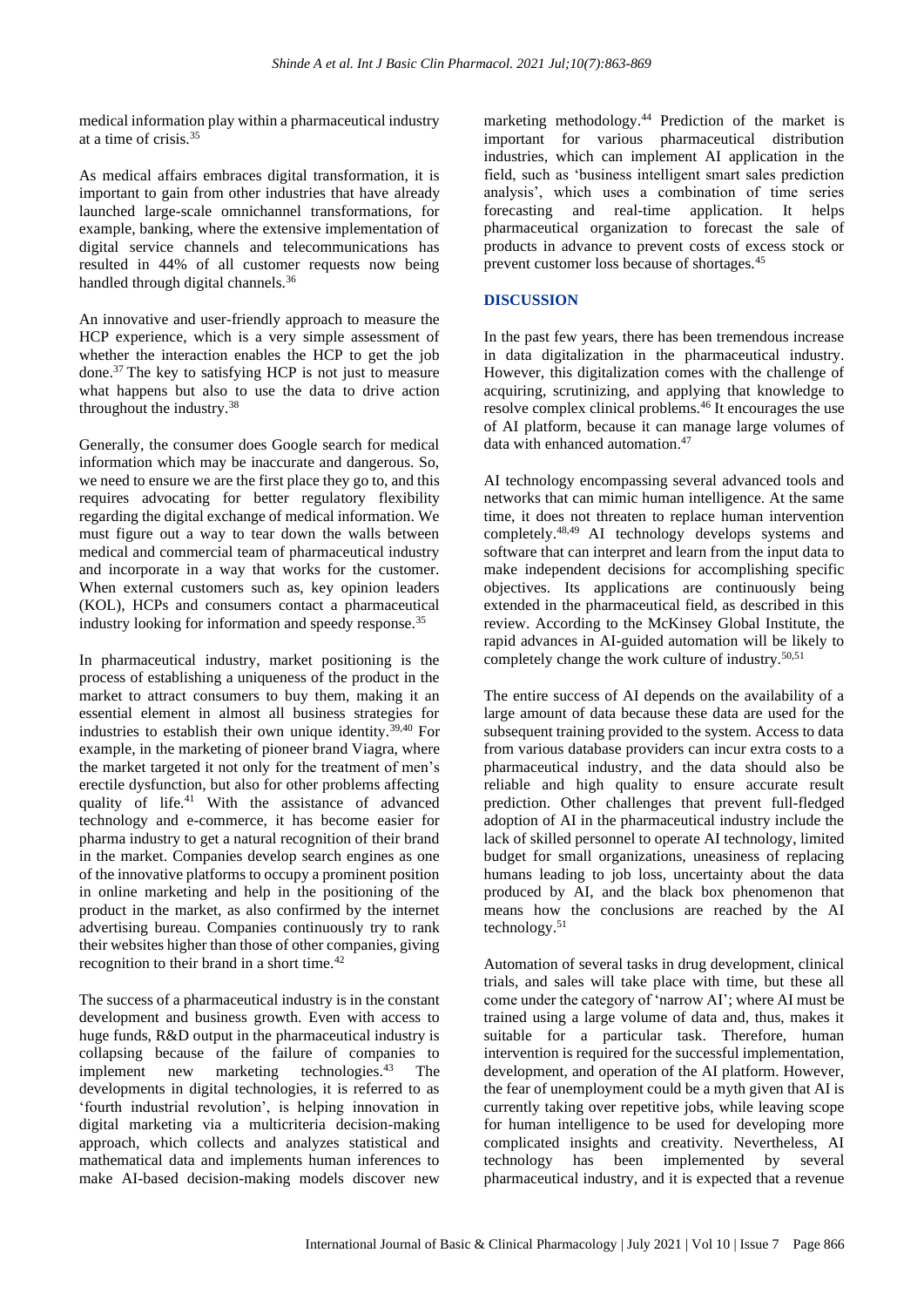of US\$2.199 billion will be created by 2022 through AIbased solutions in the pharmaceutical sector, with an investment exceeding US\$7.20 billion across 300 plus deals between 2013 and 2018 by the pharmaceutical industry.<sup>52</sup>

In the context of a public health emergency, these AI technology functions could enhance research conduct efficiency but may pose their own ethical challenges especially if applied to non‐pandemic circumstances, or if insufficient attention is paid to data security or ethical considerations.<sup>53</sup>

Pharmaceutical industry need clarity about the potential of AI technology in finding solutions to problems once it has been implemented, along with understanding the realistic goals that can be achieved. Skilled data scientists, software engineers with a sound knowledge of AI technology, and a clear understanding of the pharmaceutical business target and its R&D objective can be developed to use all aspect of AI technology.

## **CONCLUSION**

The advancement of AI technology, along with its remarkable tools, continuously decrease challenges faced by pharmaceutical industry, impacting the drug development process along with the overall product lifecycle. With the help of AI-based technologies will not only speed up the time needed for the products to come into the market but will also improve the product quality and safety of the production process, provide every aspect of pharmacovigilance in case processing, risk tracking, which reduces the total processing time and cost, and help to mitigate complex decision making for pharmacovigilance, thereby, increasing the importance of automation.

The most important fear regarding the incorporation of these technologies is the job losses that would follow, and the stringent regulations needed for the implementation of AI platform to several important aspect of pharmaceutical industry. Though, these advanced technologies are intended only to make work easier and accurate and not to completely replace humans. In near future, AI technology will become a valuable tool in the pharmaceutical industry.

*Funding: No funding sources Conflict of interest: None declared Ethical approval: Not required*

#### **REFERENCES**

1. Schmider J, Kumar K, LaForest C, Swankoski B, Naim K, Caubel P. Innovation in Pharmacovigilance: Use of Artificial Intelligence in Adverse Event Case Processing. Clin Pharmacol Therap. 2018;105(4):954- 61.

- 2. Cabitza F, Rasoini R, Gensini G. Unintended Consequences of Machine Learning in Medicine. JAMA. 2017;318(6):517.
- 3. Nayak V, Khan M, Shukla B, Chaturvedi P. Artificial intelligence in clinical research. Int J Clin Trials. 2016;3(4):187-93.
- 4. Hoodbhoy Z, Hasan B, Siddiqui K. Does artificial intelligence have any role in healthcare in low resource settings? J Med Art Intel. 2019;2:13-13.
- 5. Healthcare in 2065. 2021. Available at: https://www2.deloitte.com/content/dam/Deloitte/sg/D ocuments/risk/sg-risk-healthcare-2065-noexp.pdf. Accessed on 24 January 2021.
- 6. Danysz K, Cicirello S, Mingle E, Assuncao B, Tetarenko N, Mockute R, et al. Artificial Intelligence and the Future of the Drug Safety Professional. Drug Safety. 2018;42(4):491-7.
- 7. Mockute R, Desai S, Perera S, Assuncao B, Danysz K, Tetarenko N, et al. Artificial Intelligence Within Pharmacovigilance: A Means to Identify Cognitive Services and the Framework for Their Validation. Pharm Med. 2019;33(2):109-20.
- 8. Chan H, Hadjiiski L, Samala R. Computer‐aided diagnosis in the era of deep learning. Med Physics. 2020;47(5).
- 9. Frey C, Osborne M. The future of employment: How susceptible are jobs to computerization? 2021. Available at: https://www.oxfordmartin.ox.ac. uk/publications/the-future-of-employment/. Accessed on 24 January 2021.
- 10. Marr B. Instead of Destroying Jobs Artificial Intelligence (AI) Is Creating New Jobs In 4 Out Of 5 Companies. Forbes. 2021. Available at: https://www.forbes.com/sites/bernardmarr/2017/10/1 2/instead-of-destroying-jobs-artificial-intelligence-aiis-creating-new-jobs-in-4-out-of-5-companies/. Accessed on 24 January 2021.
- 11. WHO Policy Perspectives on Medicines. Looking at the Pharmacovigilance: ensuring the safe use of medicines. Geneva: World Health Organization. Available at: http://apps.who.int/medic inedo cs/pdf/s6164 e/s6164 e.pdf. Accessed on 15 December 2020.
- 12. Basile A, Yahi A, Tatonetti N. Artificial Intelligence for Drug Toxicity and Safety. Trends Pharmacol Sci. 2019;40(9):624-35.
- 13. Sarker A, Ginn R, Nikfarjam A, O'Connor K, Smith K, Jayaraman S, et al. Utilizing social media data for pharmacovigilance: A review. 2015;54:202-12.
- 14. Caster O, Dietrich J, Kürzinger M, Lerch M, Maskell S, Norén G et al. Assessment of the Utility of Social Media for Broad-Ranging Statistical Signal Detection in Pharmacovigilance: Results from the WEB-RADR Project. Drug Safety. 2018;41(12):1355-69.
- 15. Yang C, Yang H, Jiang L. Post marketing Drug Safety Surveillance Using Publicly Available Health-Consumer-Contributed Content in Social Media. 2014;5(1):1-21.
- 16. Wang X, Hripcsak G, Markatou M, Friedman C. Active Computerized Pharmacovigilance Using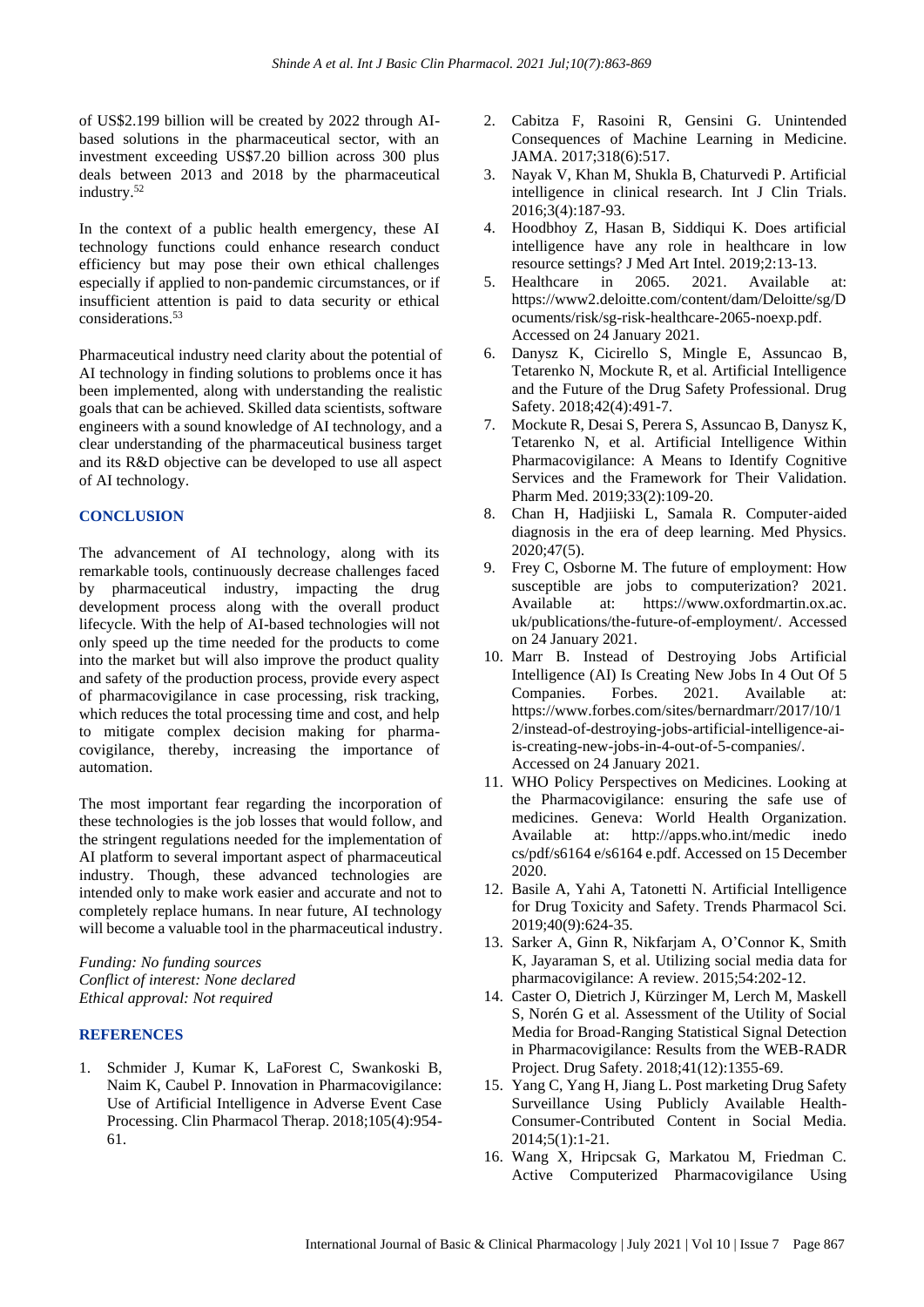Natural Language Processing, Statistics, and Electronic Health Records: A Feasibility Study. J Am Med Informat Assoc. 2009;16(3):328-37.

- 17. Luo Y, Thompson W, Herr T, Zeng Z, Berendsen M, Jonnalagadda S et al. Natural Language Processing for EHR-Based Pharmacovigilance: A Structured Review. Drug Safety. 2017;40(11):1075-89.
- 18. UMC WHO. Available at: https://www.whoumc.org/about-us/who-we-are/. Accessed on 11 October 2018.
- 19. Mak KK, Pichika MR. Artificial intelligence in drug development: Present status and future prospects. Drug Discov Today. 2019;24:773-80.
- 20. Duch W, Swaminathan K, Meller J. Artificial intelligence approaches for rational drug design and discovery. Curr Pharm Des. 2007;13(14):1497-508.
- 21. Blasiak A, Khong J, Kee T. CURATE.AI: Optimizing Personalized Medicine with Artificial Intelligence. SLAS Technol. 2020;25(2):95-105.
- 22. Mishra V. Artificial intelligence: the beginning of a new era in pharmacy profession. Asian J Pharm. 2018;12(2).
- 23. Sellwood MA. Artificial intelligence in drug discovery. Future Sci. 2018; 2025-8.
- 24. Álvarez-Machancoses Ó, Fernández-Martínez JL. Using artificial intelligence methods to speed up drug discovery. Expert Opin Drug Disc. 2019;14:769-77.
- 25. Fleming N. How artificial intelligence is changing drug discovery. Nature. 2018;557:55.
- 26. Harrer S. Artificial intelligence for clinical trial design. Trends Pharmacol Sci. 2019;40:577-91.
- 27. Hay M. Clinical development success rates for investigational drugs. Nature Biotechnol. 2014;32:40- 51.
- 28. Fogel DB. Factors associated with clinical trials that fail and opportunities for improving the likelihood of success: a review. Contemp Clin Trials Communic. 2018;11:156-64
- 29. Angus Derek C. Randomized Clinical Trials of Artificial Intelligence. JAMA. 2020;323(11):1043.
- 30. Parikh RB, Teeple S, Navathe AS. Addressing bias in artificial intelligence in health care. JAMA. 2019;322:2377.
- 31. Emanuel EJ, Wachter RM. Artificial intelligence in health care: will the value match the hype? JAMA. 2019;321:2281‐2.
- 32. Nayak VS, Khan MS, Shukla BK, Chaturvedi PR. Artificial intelligence in clinical research. Int J Clin Trials. 2016;3(4):187‐93.
- 33. Woo M. An AI boost for clinical trials. Nature. 2019;573(7775):100‐2.
- 34. Taylor K, Properzi F, Cruz MJ Intelligent clinical trials. Deloitte. 2020. Available at: https://www2.deloitte.com/us/en/insights/industry/lif e-sciences/artificial-intelligence-in-clinicaltrials.html. Accessed on 15 April 2020.
- 35. From Aspiration to Action: Embracing a Customer-Centric Mindset in Medical Affairs Through Digital Transformation. Available at: http://engage.

diaglobal.org/Indegene-Whitepaper-2020.html. Available at: 25 January 2021.

- 36. Hedwig M, Friesdorf M, Goryunov Y, Niedermann F. Omnichannel consumer interactions – a payer perspective. Available at: https://www.mckinsey. com/industries/ health care-systems-and-services/ourinsights/omnichannel-consumer-interactions-a-payerperspective. Accessed on 20 May 2020.
- 37. An Experience Insights Consultancy. Available at: https://gostonemantel.com/. 2020. Accessed on 20 May 2020.
- 38. Duncan E, Fanderl H, Maechler N, Neher K. Creating value through transforming customer journeys. Winter 2016. Available at: https://www.mckinsey. com/business-functions/marketing-and-sales/ourinsights/customer-experience-creating-value-throughtransforming-customer-journeys. Accessed on 20 May 2020.
- 39. Kalafatis SP, Tsogas MH, Blankson C. (2000) Positioning strategies in business markets. J Bus Industr Market. 2000;15(6).
- 40. Jalkala AM, Keränen J. Brand positioning strategies for industrial firms providing customer solutions. J Bus Industr Market. 2014;29(3).
- 41. Ding M, Eliashberg J, Stremersch S. Innovation and Marketing in the Pharmaceutical Industry, Springer Nature. 2014th edition. 2016.
- 42. Dou W. Brand positioning strategy using search engine marketing. Mis Quarterly. 2010;261-79.
- 43. Toker D. A decision model for pharmaceutical marketing and a case study in Turkey. Ekonomska Istraživanja 2013;26:101-14.
- 44. Singh J. Sales profession and professionals in the age of digitization and artificial intelligence technologies: concepts, priorities, and questions. J Personal Selling Sales Management 2019;39:2-22.
- 45. Mahajan KN, Kumar A. Business intelligent smart sales prediction analysis for pharmaceutical distribution and proposed generic model. Int J Comp Sci Informat Technol. 2017;8:407-12.
- 46. Ramesh A. Artificial intelligence in medicine. Ann Royal Coll Surg Engl. 2004;86, 334-8.
- 47. Miles J, Walker A. The potential application of artificial intelligence in transport. In IEE Proceedings-Intelligent Transport Systems 2006;153:183-98.
- 48. Yang Y, Siau K. A Qualitative Research on Marketing and Sales in the Artificial Intelligence Age, MWAIS. 2018.
- 49. Wirtz BW. Artificial intelligence and the public sector—applications and challenges. Int J Public Admin. 2019;42:596-615.
- 50. Smith RG, Farquhar A. The road ahead for knowledge management: an AI perspective. AI Magazine. 2000;21:17.
- 51. Lamberti MJ. A study on the application and use of artificial intelligence to support drug development. Clin Therap. 2019;41:1414-26.
- 52. Research and markets. Global Growth Insight Role of AI in the Pharmaceutical Industry 2018-2022: Exploring Key Investment Trends, Companies-to-